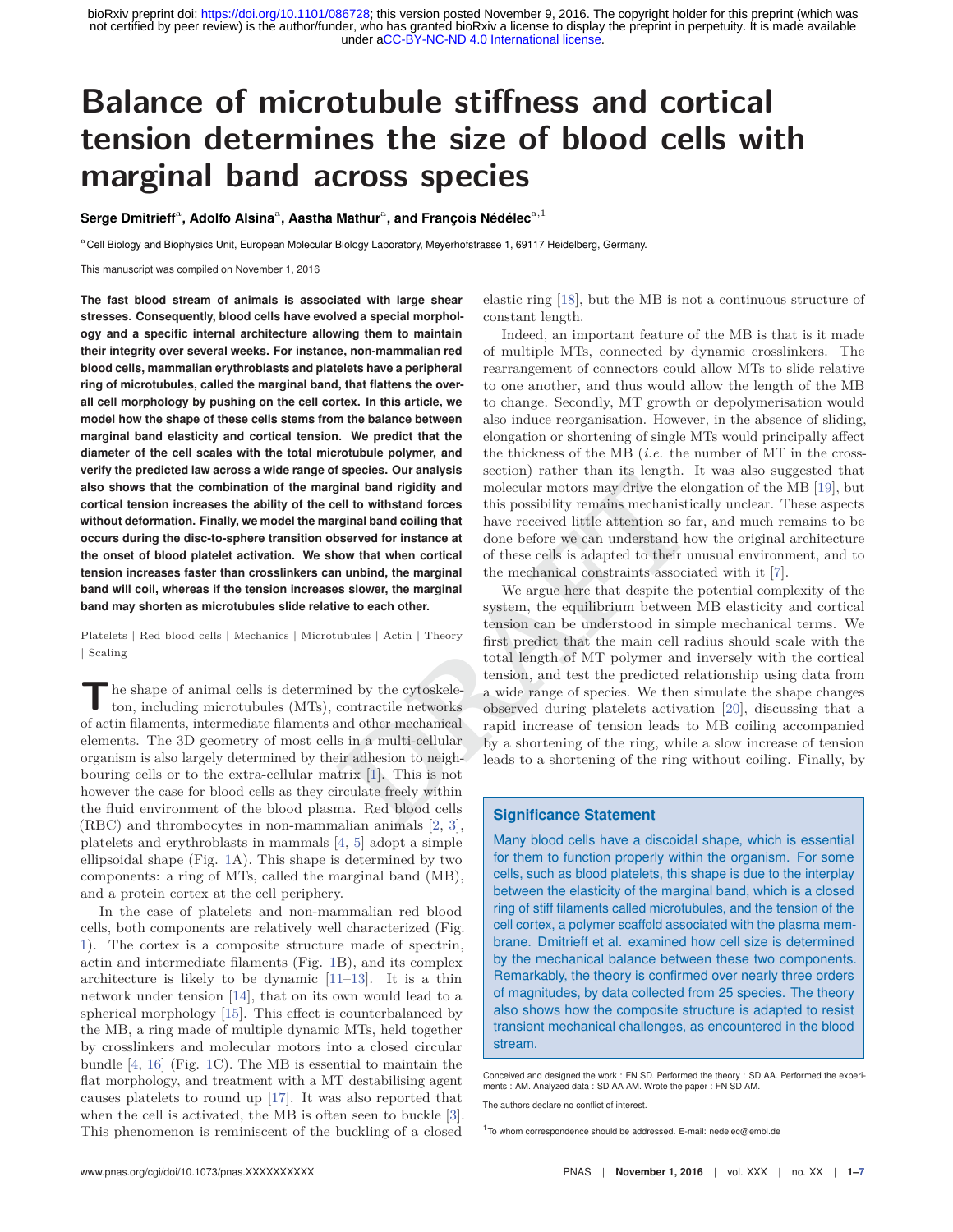

**Fig. 1.** A) Scanning electron micrographs of Platelets and Erythrocytes shown at the same scale [6–8], scale bar 1*μm*. B) The actin/spectrin cortex of platelets, EM from [9], scale bar 0.5 $\mu$ m. C) The MB of platelets is made of multiple MTs bundled by motors and crosslinkers [10], EM from [6]. D) In our model, the shape of the cell is determined by the balance of two forces. Because of microtubule stiffness *κ*, the MB pushes against the tense cortex, which resists by virtue of its surface tension *σ*.

computing the buckling force of a ring confined within an ellipsoid, we find that the resistance of the cell to external forces is dramatically increased compared to the resistance of the ring alone.

### **Results**

**Cell size is controlled by total microtubule polymer and cortical tension.** We first apply scaling arguments to explore how cell shape is determined by the mechanical equilibrium between MB elasticity and cortical tension. In their resting state, the cells are flat ellipsoids and the MB is contained in a plane that is orthogonal to the minor cell axis. Assuming that the cell is discoid for simplicity  $(R_1 = R_2 = R)$  the major radius  $R$ is also approximately the radius of the MB (Fig 1D), and thus the MTs bundled together in the MB have a curvature  $\sim 1/R$ . We first consider timescales larger than the dynamics of MT crosslinker binding and unbinding (about 10 seconds [21]), for which we can ignore the mechanical contribution of crosslinkers [10]. Using the measured flexural rigidity  $\kappa = 22 pN \mu m^2$ of MTs [22], and defining  $\mathcal L$  as the sum of all MTs length, the elastic energy of the MB is  $E_B = \frac{\kappa}{2} \mathcal{L}/R^2$ . At time scales larger than a few seconds, the cortex can reorganize and therefore we do not have to consider its rigidity [23]. Its effect can then be modeled by a surface energy associated with a surface tension *σ* (Fig 1D). The surface area is  $S = 2\pi R^2[1 + O(\frac{r}{R})]$ , in which 2*r* is the thickness of the cell. Assuming the cell to be flat enough, its surface area is therefore approximately  $2\pi R^2$  and the energy is  $E_T \sim 2\pi \sigma R^2$ . The equilibrium of the system corresponds to  $\partial_R(E_B + E_T) = 0$ , leading to :

$$
R^4 = \frac{\kappa \mathcal{L}}{4\pi \sigma} \,. \tag{1}
$$

All other things constant, we thus expect  $R \propto \mathcal{L}^{1/4}$ . To verify this relationship, we compiled data from 25 species available from the literature [2], computing  $\mathcal L$  by multiplying the number

and **Erythrocytes shown at the same scale [b**-8], scale bar 1 $\mu$ m. B) the actum-<br>
ditiple MTs bundled by motors and crosslinkers [10], EM from [6]. D) In our modes<br>
sess  $\kappa$ , the MB pushes against the tense cortex, whi of microtubules in a cross-section by the length of the marginal band. The scaling is remarkably respected, over more than two orders of magnitudes (Fig. 2A). Using equation 1, the fit provides an estimate of the tension of  $\sigma \sim 0.1 pN/\mu m$ , which is low compared to the tension  $\sigma \sim 100 pN/\mu m$  of the actomyosin cortex of blebbing cell [24]. However, RBC have a cortex made of spectrin rather than actomyosin, and thus have a much lower tension, that compensates a negative membrane tension [25]. In Human RBC, membrane tension was shown to be negative with a magnitude of 0*.*65 *pN/μm* [26], close to the magnitude derived from our theory. In contrast to RBC, we predict  $\sigma = 40 pN/\mu m$  for Human blood platelets, given that  $R \approx 2 \mu m$  and  $\mathcal{L} \approx 100 \mu m$  [27], which is close to the value reported for blood granulocytes  $(35 pN/\mu m)$  [14].

The precise scaling observed in the experimental data confirms our mechanically driven hypothesis where the MB pushes on the cell cortex, and in which at long time scales (on the order of a minute), only the bending rigidity of the MTs and the cortical tension need to be considered (Fig 1D). To verify that this result is still valid for a ring of multiple dynamically crosslinked MTs, we developed a numerical model of cells with MBs in *Cytosim*, a cytoskeleton simulation engine [28]. *Cytosim* simulates stochastic binding/unbinding of connectors, and represents them by a Hookean spring between two MTs. For this work, we extended *Cytosim* to be able to model a contractile surface under tension that can be deformed by the MTs. Cell shape is restricted to remain ellipsoidal, and is described by six parameters: three axes length  $R_1$ ,  $R_2$ ,  $r$ and a rotation matrix, *i.e.* three angles. The three lengths are constrained such that the volume of the ellipsoid remains constant. To implement confinement, any MT model-point located outside the cell is subject to inward-directed force  $f = k\delta$ , in which  $\delta$  is the shortest vector between the point and the surface and *k* the confining stiffness. Here for each force **f** applied on a MT, an opposite force −**f** is applied to the surface,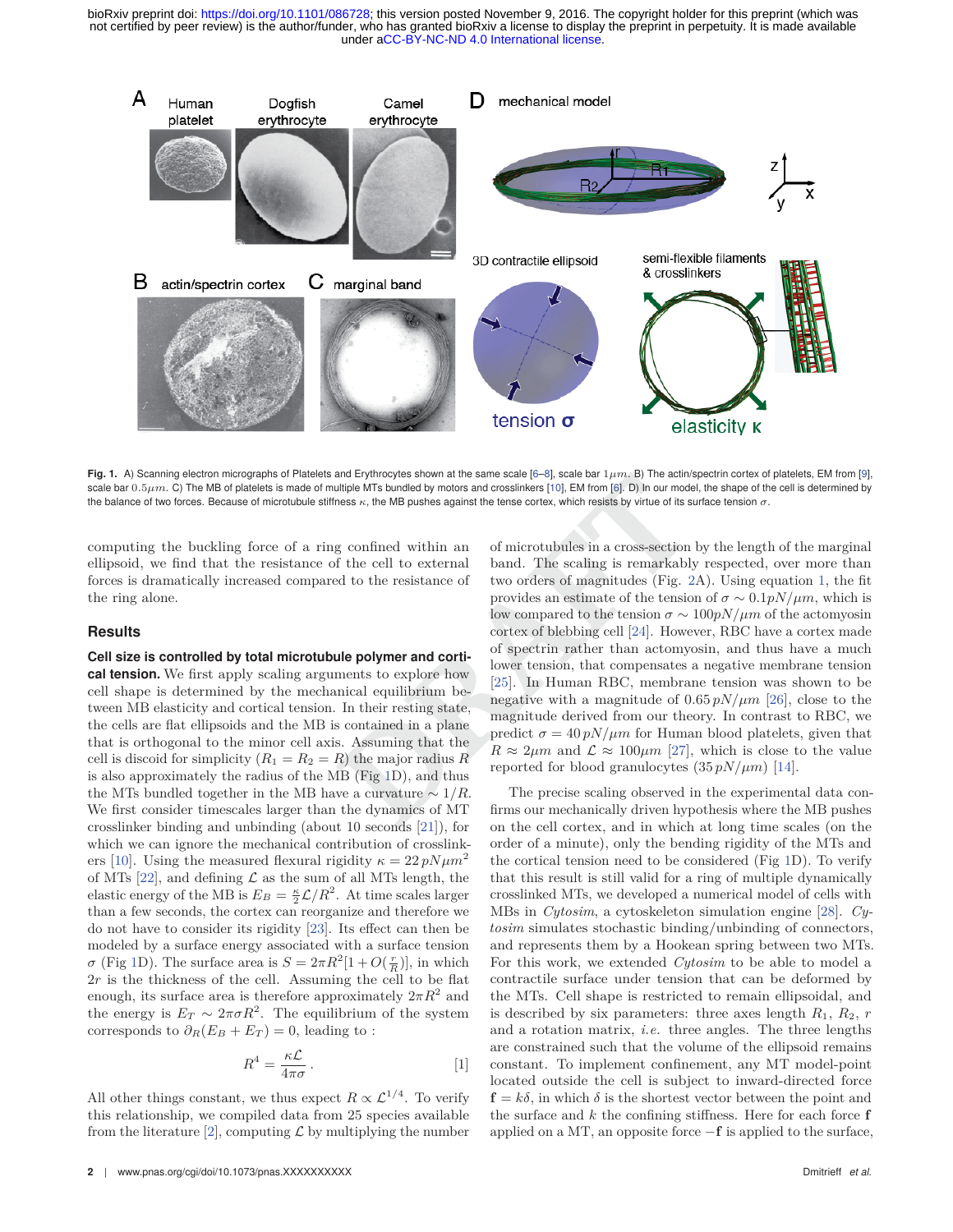

Fig. 2. A) Cell radius as a function of total MT length  $\mathcal{L}$ . Dots: data from 25 species  $([2])$ .  $\mathcal L$  was estimated from the number of microtubules in a cross-section, measured in electron microscopy, and the cell radius. B) Cell radius as a function of L*κ/σ* in simulations with 0 (gray points) or 10000 (black points) crosslinkers. On both graphs, the dashed line indicates the theory  $4\pi R^4 = \kappa \mathcal{L}/\sigma$ .

in agreement to Newton's third law. The rates of change of the ellipsoid parameters are then given by the net force on each axis, divided by  $\mu$ , an effective viscosity parameter (see Suppl. 1.I.A). The value of  $\mu$  affects the rate of cell shape change but not the stationary cell shape. This approach is much simpler than using a tessellated surface to represent the cell, and still general enough to capture the shape of blood platelets [3, 29] and several RBCs [8, 30], see Fig. 1A.

To model resting platelets, we simulated a ring made of 10–20 MTs of length 9–16 $\mu$ m [4] with 0 or 10000 crosslinkers, confined in a cell of volume  $8.4 \mu m^3$  with a tension  $\sigma \sim 0.45$ –  $45pN/\mu m$ , for over six minutes, until equilibration. We find that the numerical results agree with the scaling law, over a very large range of parameter values as illustrated in Fig. 2B. Interestingly, we find that simulated cells are slightly larger than predicted analytically. This is because MTs of finite length do not exactly follow the cell radius, and their ends are less curved, thus exerting more force on the cell. This means that the value of the tension we computed from the biological data ( $\sigma \sim 0.1 pN/\mu m$ ) is slightly under-estimated. More importantly, the simulation shows that with or without crosslinkers, the cell has the same size at equilibrium (compare black and gray dots on Fig. 2B), confirming that, because



**DESERVANCE THE CONSULTER CONSULTER AND ACT CALCE CALCE CALCE CALCE CALCE CALCE CALCE THE CONSULTER CALCE CALCE CALCE CALCE CALCE CALCE CALCE CALCE CALCE CALCE CALCE CALCE CALCE CALCE CALCE CALCE CALCE CALCE CALCE CALCE C Fig. 3.** A) MB of a live platelet labeled with SIR-tubulin dye. Fluorescence images were segmented at the specified time after the addition of ADP, a platelet activator, to obtain the MB size *L*. B) Simulation of a platelet at different times. A limited increase of the tension  $(90pN/\mu m)$  causes the MB to shorten while a large increase of the tension  $(220pN/\mu m)$  causes the buckling of the MB. C) Simulations show that if cell rounding is fast enough, the MB buckles because crosslinkers cannot reorganize. This represent an elastic behavior, but at longer times, the MB rearranges, leading to a viscoelastic response.

they can freely reorganize, crosslinkers should not affect the long-term elasticity of the MB. To understand the mechanics of blood cells with MBs at short time scale, however, it is necessary to consider the crosslinkers.

**The marginal band behaves like a viscoelastic system.** During activation, mammalian platelets round up before spreading, and their MB coils during this process which occurs within a few seconds [19]. Similar reports were made for thrombocytes [3]. To observe these results experimentally, we extracted mice platelets, and activated them by exposing them to adenosine diphosphate ADP, causing an often reversible response. By monitoring the MB with SiR-tubulin, a bright docytaxe-based MT dye, we could capture the MB coiling live, Fig. 3A. As it coils, the MB adopts the shape of the baseball seam curve, which is the shape that an incompressible elastic ring would adopt when constrained into a sphere smaller than its natural radius [31]. Thus, at short time scale, the MB seems to behave as an incompressible ring, and we reasoned that this must be because crosslinkers prevent MTs from sliding relative to each other. To analyse this process further, we returned to *Cytosim*. After an initialisation time, in which the MB assembles as a ring of MTs connected by crosslinkers, cortical tension is increased stepwise. The cell as a consequence becomes spherical, and, because its volume is conserved, the largest radius is reduced compared to that of the discoid resting state. As a result, the MB adopts a baseball seam shape (Fig. 3B). Over a longer period, however, the MB regained a flat shape, as MTs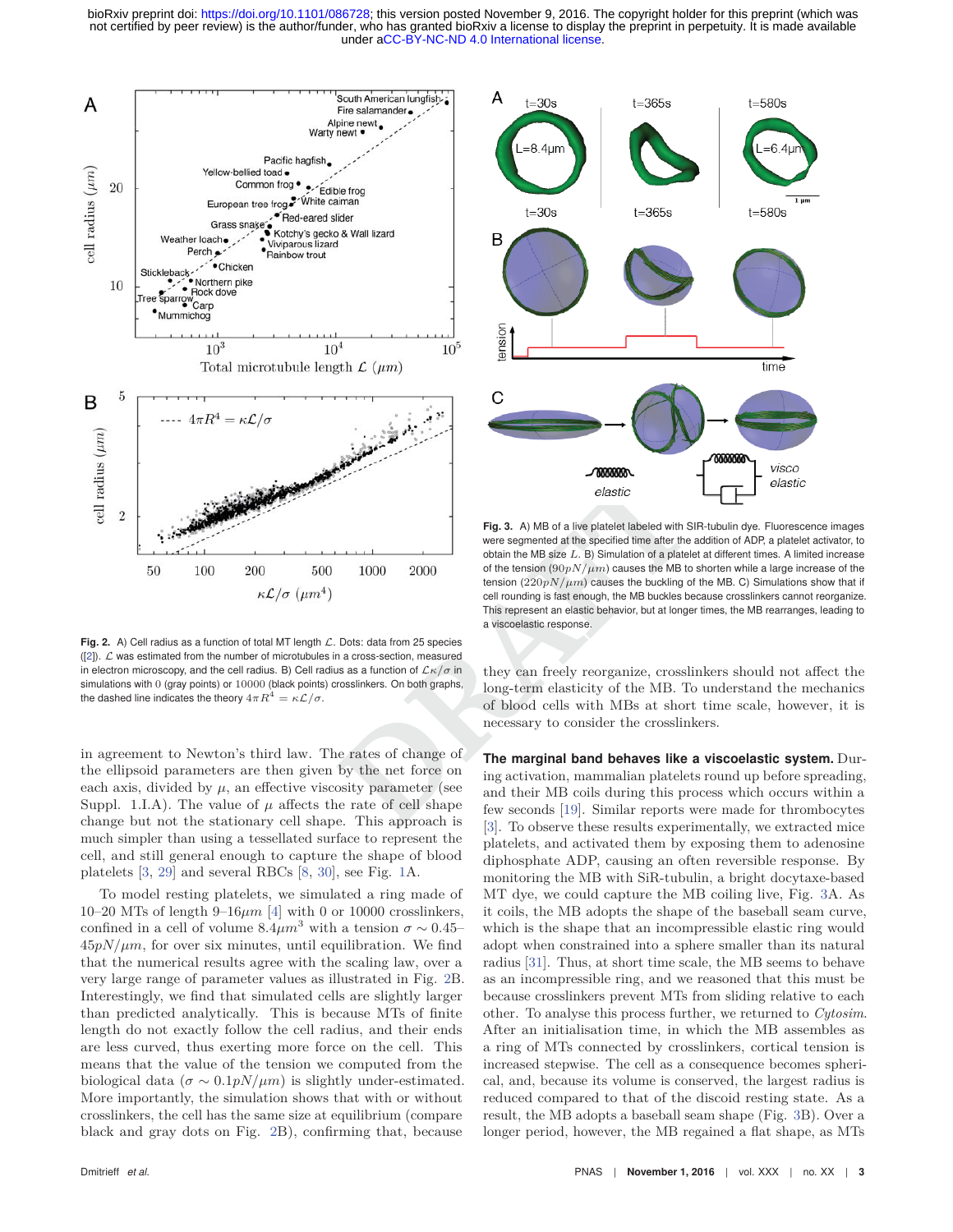rearranged into a new, smaller, ring (Fig. 3A). In conclusion, the simulated MB is viscoelastic (Fig. 3B). At short time scales, MTs do not have time to slide, and the MB behaves as an incompressible elastic ring. At long time scales, the MB behaves as if crosslinkers were not present, with an overall elastic energy that is the sum of individual MT energies. Thus overall, the ring seems to transition from a purely elastic at short time scales, to a viscoelastic Kelvin-Voigt law at long time scales (Fig. 3C). The transition between the two regimes is determined by the timescale at which crosslinkers permit MTs to slide.

**The cell is unexpectedly robust.** The MB in blood cells is necessary to establish a flat morphology, but also to maintain this morphology in face of transient mechanical challenges, for example as the cell passes through a narrow capillary [7]. In this section, we calculate the response of a cell to a fast mechanical stimuli during which crosslinkers do not reorganize. Therefore, we can assume that the ring is uniform and of constant length, to investigate how cortical tension affects the resistance of the cell to coiling. Firstly, we examine the mechanics of a closed ring of length *L* and rigidity  $\kappa_r$  within a sphere, and then extend these results to a non-deformable ellipsoid. The shape of a ring in a sphere was previously calculated numerically [31], and we extended these result by deriving analytically the force  $f_B$  required to buckle a confined ring (see Suppl. 1.II.B). If *E<sup>B</sup>* is the energy of a buckled MB, the force is :

$$
f_B = -\lim_{L \to 2\pi R} \partial_R E_B = 8\pi \frac{\kappa_r}{R^2}
$$
 [2]

We verified this relation in simulations, with  $L = 2\pi R(1 + \epsilon)$ , where  $1 \gg \epsilon > 0$ , which made the ring slightly oversized compared to its confinement. Given the confining stiffness *k*, the force applied to each model-point of the ring is  $kR\epsilon$ . If *n* is the number of model-points in the rings (*i.e.*  $n = L/s$  where *s* is the segmentation), the total centripetal force is  $nkR\epsilon$ . Hence, we expect that the ring will buckle if *k* exceeds  $k_c = \frac{1}{nRe} f_B$ . Upon systematically varying *k* in the simulation (see Methods), we indeed found that the ring coils for  $k > k_c$ , Fig. 4A. We next simulated oblate ellipsoidal cells, with  $R_1 = R_2 = R$  and  $r < R$ , and we varied the flatness of the cell by changing  $r/R$ . We found that the measured critical confinement *k*<sup>∗</sup> is indeed  $k_c$  for  $r = R$ , but increases exponentially with  $1 - R/r$ , Fig. 4. The buckling force of a MB is thus much higher when the MB is confined. This is important mechanically, as it implies that the flat state of the MB should be metastable, and this could make a blood platelet 50 times more resilient to buckling (assuming an isotropy ratio  $r/R = 0.25$ ).

**Coiling stems from cortical tension overcoming MB rigidity.** We can now consider the case of a ring inside a deformable ellipsoid of constant volume  $V_0 = 4/3\pi R_0^3$ , governed by a surface tension  $\sigma$ . The length of the ring *L* is set with  $L >$  $2\pi R_0$ , such that we expect the ring to remain flat, at low tension, and to be coiled, at high tension, because it does not fit in the sphere of radius  $R_0$ . In simulations, starting from a flat ring, we observe as predicted the existence of a critical tension  $\sigma_f^*$  leading to buckling, Fig. 5A. This shows that increasing  $\sigma R_0^3/\kappa_r$ , *i.e.* increasing the ratio of cortical tension over ring rigidity, leads to cell rounding. Thus, either increasing the cortical tension or weakening the ring will lead



**Fig. 4.** A) Degree of coiling as a function of normalized confinement stiffness  $k/k$ and isotropy  $r/R$  of the fixed oblate ellipsoid in which the ring is confined. The light shade indicates regions of uncoiled states and the red area indicates coiled states, as determined by simulations. The dashed line represents the empirical function  $k^* = k_c (\frac{r}{R})^2 e^{\alpha (1-\frac{R}{r})}$ , where  $\alpha = 2.587$  is a phenomenological parameter that depends on  $\epsilon$ , itself defined from the MB length as  $L = 2\pi R(1 + \epsilon)$ . B) Illustrations of MB shapes in different regimes, as indicated by the circled numbers.

For a non-denominable<br>
and these result by<br>
Fig. 4. A) Degree of colling as a function of<br>
d to buckle a confined<br>
and isotropy  $r/R$  of the fixed oblate ellipsoid<br>
argy of a buckled MB,<br>
shade indicates regions of uncoile to coiling. Starting from a buckled ring, decreasing the tension below a critical tension  $\sigma_b^*$  also leads to the cell flattening, as predicted. However, our simulations show that  $\sigma_b^* < \sigma_f^*$ : a cell initially flat will remain flat for  $\sigma_b^* < \sigma < \sigma_f^*$ , while a cell initially round will remain round for  $\sigma_b^* < \sigma < \sigma_f^*$ , Fig. 5A,B. Hysteresis is the hallmark of bistability, and we had predicted this bistability in the previous section by showing that the flat configuration is metastable. This metastability, *i.e.* the fact that a MB in a flat cell has a higher buckling threshold than in a spherical cell, allows the cell to withstand very large mechanical constraints such as shear stresses.

#### **Discussion**

We have examined how the forces determining the morphology of blood cells balance each other. In particular, we predicted a scaling law  $4\pi R^4 = \kappa \mathcal{L}/\sigma$ , if the elasticity of MTs is compensated by cortical tension, in which  $\mathcal L$  is the sum of the lengths of the MTs inside the cell, *κ* the bending rigidity of MTs and  $\sigma$  the cortical tension. Remarkably, this scaling law is well respected by values of  $R$  and  $\mathcal L$  measured for 25 species. We caution that these observations were made for non-discoidal RBC (where the two major axes differ), indicating that other factors not considered here must be at work [7]. In human RBC, perturbation of the spectrin meshwork can lead to elliptical RBC [32], showing that the cortex can impose anisotropic tensions, while another study suggests that MB-associated actin can sequester the MB into an elliptical shape [33]. Cortical anisotropy would be an exciting topic for future studies, but this may not be needed to understand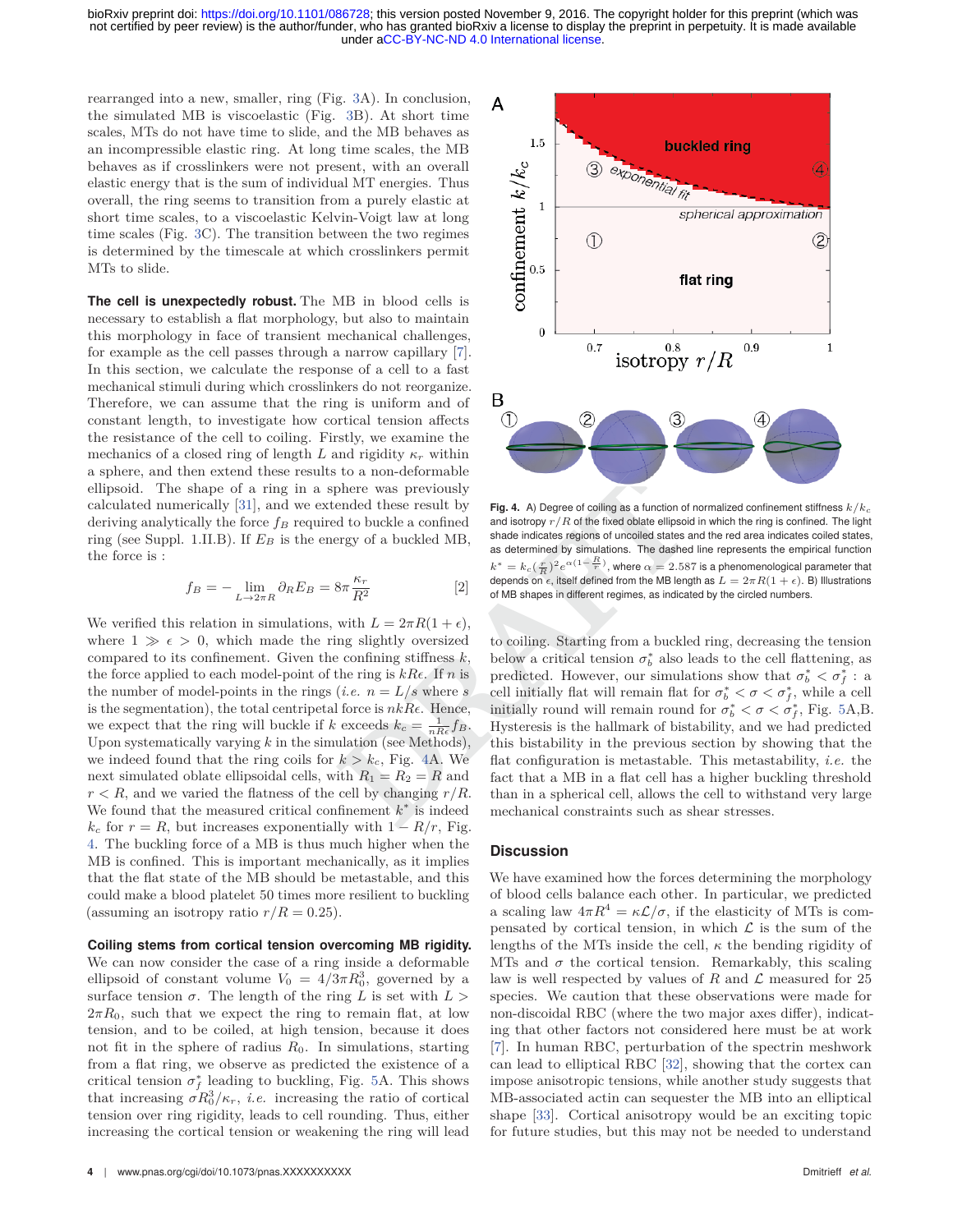

**Fig. 5.** A) Configuration of the MB as a function of renormalized tension  $\sigma R_0^3/\kappa_r$ and renormalized MB length  $L/R_0$ , in which the volume of the cell is  $\frac{4}{3}\pi R_0^3$ . The state of the MB is indicated by colours: gray: flat MB ; red : always buckled MB ; pink : bistable region, in which the MB can be either buckled or flat. B) A cut through the phase diagram, for a MB of length  $L = 7.3R_0$ . The degree of coiling (see methods for definition) as a function of tension, in a cell initially flat (black dots) or buckled (gray dots), shows the metastability of the flat state. Arrows illustrate the hysteresis.

wild-type mammalian platelets.

Using analytical theory and numerical simulations, we analyzed the mechanical response of cells with MB, and showed a complex viscoelastic behavior characterized by a timescale *τ<sup>c</sup>* that is determined by crosslinker reorganization. At long time scales  $(t \gg \tau_c)$ , the MB behaves elastically, and its elasticity is the sum of all MTs rigidity. At short time scales  $(t < \tau_c)$ , the MB behaves as an incompressible elastic ring of fixed length because crosslinkers do not yield. At this time scale, the stiffness of the ring exceeds the sum of the individual MT stiffness as long as the crosslinkers connect neighboring MT tightly [34]. Buckling leads to the baseball seam curve, which is a configuration of minimum elastic energy. This explains the coiled shape of the MB observed in mouse platelets, as well human platelets [19] and well as dogfish thrombocytes [3]. Thus an increase of cortical tension over bundle rigidity can cause coiling, if the cell deforms faster than the MB can reorganize. A fast increase of tension is a likely mechanism supported by several experimental evidence [35–37]. In dogfish thrombocytes and platelets, blebs are concomitant with MB coiling, suggesting a strong increase of cortical tension [3]. We note however that a recent study suggests that MB destabilization could be due to ring extension [19].

Finally, calculating the buckling force of a cell containing an elastic MB and a contractile cortex led to a surprising result. We found that the buckling force increased exponentially with the cell flatness, because the cortex reinforces the ring laterally. This makes the marginal band a particularly efficient system to maintain the structural integrity of blood cells. For transient mechanical constraints, the MB behaves elastically and the flat shape is metastable, allowing the cell to overcome large forces without deformation. However, as we observed, the viscoelasticity of the MB allows the cell to adapt its shape when constraints are applied over long timescales, exceeding the time necessary for MB remodeling by crosslinker binding and unbinding. This study suggest that it will be particularly interesting to compare the time-scale at which blood cells experience mechanical stimulations *in vivo*, with the time scale determined by the dynamics of the MT crosslinkers.

## **Methods**

MTs of persistence length  $l_p$  are described as bendable filaments of rigidity  $\kappa = k_B T l_p$ , in which  $k_B T$  is the thermal energy. We can write the energy of such a filament of length *L* as the integral of its curvature squared :

$$
E = \frac{\kappa}{2} \int_0^L \left(\frac{d^2 \mathbf{r}}{ds^2}\right)^2 ds
$$
 [3]

<sup>1</sup> always buckled the pink: Farther in Farther and the contents of the contents of the contents of the inside a convex region of space  $\Omega$  (black dots) o buckled (gray under the hysteresis. where **p** is the projection Where **r**(*s*) is the position as a function of the arclength *s* along the filament. The dynamics of such a system was simulated in Cytosim, an Open Source simulation software [28]. In Cytosim, a filament is represented by model points distributed regularly defining segments of length *s*. Fibers are confined inside a convex region of space  $\Omega$  by adding a force to every model points that is outside  $\Omega$ . The force is  $\mathbf{f} = k(\mathbf{p} - \mathbf{r})$ , where **p** is the projection of the model point **r** on the edge of Ω. For this work, we implemented a deformable elliptical surface confining the MTs, parametrized by six parameters. The evolution of these parameters is implemented using an effective viscosity (see Suppl. 1.I.C). To verify the accuracy of our approach, we first simulated a straight elastic filament, which would buckle when submitted to a force exceeding  $\pi^2 \kappa / L^2$ , as shown by Euler. Cytosim recovered this result numerically. For a closed circular ring, we also find that the critical tension necessary for buckling corresponds very precisely to the theoretical prediction [38]. This is also true for an elastic ring confined inside a prolate ellipsoid of tension  $\sigma$  (see Suppl. 1.I.D).

To simulate cell radius as a function of  $\mathcal{L}\kappa/\sigma$ , we used a volume of  $8\pi/3\mu m^3$  (close to the volume of a platelet), with a tension  $\sigma \sim 0.45-45pN/\mu m$ , consistent with physiological values. The MTs have a rigidity  $22 pN \mu m^2$  as measured experimentally [22]. We simulate  $10 - 20$  MTs of length 9 –  $16\mu m$ , and with a segmentation of  $125nm$ , we used more than 70 points per MTs. The crosslinkers have a resting length of 40*nm*, a stiffness of 91*pN/µm*, a binding rate of  $10s^{-1}$ , a binding range of 50*nm*, and an unbinding rate of 6*s*−<sup>1</sup>. An example of simulation configuration file is provided in Suppl. 2. When considering an incompressible elastic ring, we used a cell of volume  $4/3\pi R_0^3$ , where  $R_0$  is the radius of the resting (spherical) cell. For simplicity, we can renormalize all lengths by  $R_0$  and thus all energies by  $\kappa_R/R_0$ . We simulate a cell with a tension  $\sigma = 5 - 18\kappa_R/R_0^3$ , and a ring of length  $1 - 1.2 \times 2\pi R_0$ . To test the effect of confinement, we place an elastic ring of rigidity  $\kappa$  in an ellipsoid space of radii  $R_0, R_0, rR_0$ , in which  $r < 1$ . The elastic ring has a length  $(1 + \epsilon)2\pi R_0$ , in which  $\epsilon = 0.05$ . To describe how coiled is a MB, we first perform a principal component analysis using all the MTs model points. The vector  $\mathbf{u}_z$  is then set in the direction of the smallest eigenvalue while  $\mathbf{u}_x, \mathbf{u}_y$  are set orthogonally. We can then define the degree of coiling *C* as the deviation in *Z* divided by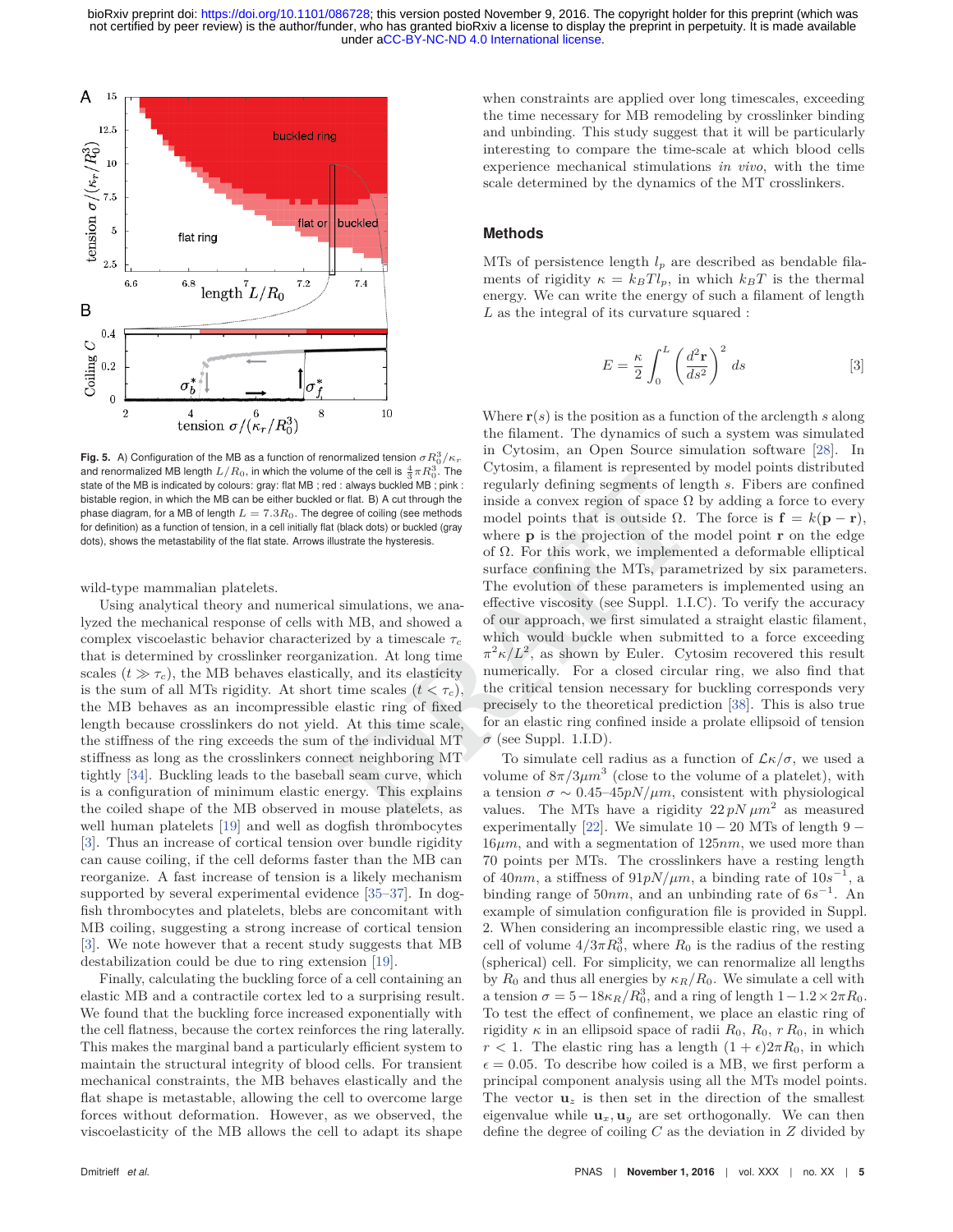the deviations in *XY* :

$$
C = \sqrt{\frac{\sum z^2}{\sum x^2 + y^2}}
$$
 [4]

Thus, *C* is independent of the size of the cell and only measures the deformation of the MB. To measure the critical value of a parameter  $\mu$  (e.g. tension or confinement) leading to coiling, we computed the derivative of the degree of coiling *C* with respect to this parameter. Because buckling is analogous to a first-order transition, the critical value  $\mu^*$  can be defined by :

$$
\partial_{\mu}C\big|_{\mu^*} = \max \|\partial_{\mu}C\| \tag{5}
$$

Platelets were extracted using a previously published protocol [39], and labeled by SiR-tubulin [40] purchased from Spirochrome.

- 1. Lecuit T, Lenne PF (2007) Cell surface mechanics and the control of cell shape, tissue patterns and morphogenesis. *Nature Reviews Molecular Cell Biology* 8(8):633–644.
- 2. Goniakowska-Witalinska L, Witalinski W (1976) Evidence for a correlation between the number of marginal band microtubules and the size of vertebrate erthrocytes. *Journal of cell science* 22(2):397–401.
- 3. Lee KG, Miller T, Anastassov I, Cohen WD (2004) Shape transformation and cytoskeletal reorganization in activated non-mammalian thrombocytes. *Cell biology international* 28(4):299– 310.
- 4. Patel-Hett S et al. (2008) Visualization of microtubule growth in living platelets reveals a dynamic marginal band with multiple microtubules. *Blood* 111(9):4605–4616.
- 5. Van Deurs B, Behnke O (1973) The microtubule marginal band of mammalian red blood cells. *Zeitschrift für Anatomie und Entwicklungsgeschichte* 143(1):43–47.
- 6. White JG (2013) Platelet structure in *Platelets, third edition*, ed. Michelson AD. (Academic Press), pp. 117–144.
- 7. Joseph-Silverstein J, Cohen WD (1984) The cytoskeletal system of nucleated erythrocytes. iii. marginal band function in mature cells. *The Journal of cell biology* 98(6):2118–2125.
- 8. Schroter R, Filali RZ, Brain A, Jeffrey P, Robertshaw D (1990) Influence of dehydration and watering on camel red cell size: a scanning electron microscopic study. *Respiration physiology* 81(3):381–390.
- 9. Hartwig JH, DeSisto M (1991) The cytoskeleton of the resting human blood platelet: structure of the membrane skeleton and its attachment to actin filaments. *The Journal of cell biology* 112(3):407–425.
- 10. Bathe M, Heussinger C, Claessens MM, Bausch AR, Frey E (2008) Cytoskeletal bundle mechanics. *Biophysical journal* 94(8):2955–2964.
- 11. Patel-Hett S et al. (2011) The spectrin-based membrane skeleton stabilizes mouse megakaryocyte membrane systems and is essential for proplatelet and platelet formation. *Blood* 118(6):1641–1652.
- 12. Thon JN et al. (2012) Microtubule and cortical forces determine platelet size during vascular platelet production. *Nature communications* 3:852.
- 13. Cohen WD, Bartelt D, Jaeger R, Langford G, Nemhauser I (1982) The cytoskeletal system of nucleated erythrocytes. i. composition and function of major elements. *The Journal of cell biology* 93(3):828–828.
- 14. Evans E, Yeung A (1989) Apparent viscosity and cortical tension of blood granulocytes determined by micropipet aspiration. *Biophysical journal* 56(1):151.
- 15. Stewart MP et al. (2011) Hydrostatic pressure and the actomyosin cortex drive mitotic cell rounding. *Nature* 469(7329):226–230.
- 16. Bender M et al. (2015) Microtubule sliding drives proplatelet elongation and is dependent on cytoplasmic dynein. *Blood* 125(5):860–868.
- 17. White JG, Rao G (1998) Microtubule coils versus the surface membrane cytoskeleton in maintenance and restoration of platelet discoid shape. *The American journal of pathology* 152(2):597.
- 18. Ostermeir K, Alim K, Frey E (2010) Buckling of stiff polymer rings in weak spherical confinement. *Physical Review E* 81(6):061802.
- 19. Diagouraga B et al. (2014) Motor-driven marginal band coiling promotes cell shape change during platelet activation. *The Journal of cell biology* 204(2):177–185.
- 20. Kuwahara M et al. (2002) Platelet shape changes and adhesion under high shear flow. *Arteriosclerosis, thrombosis, and vascular biology* 22(2):329–334.
- 21. Braun M et al. (2011) Adaptive braking by ase1 prevents overlapping microtubules from sliding completely apart. *Nature cell biology* 13(10):1259–1264.
- 22. Gittes F, Mickey B, Nettleton J, Howard J (1993) Flexural rigidity of microtubules and actin filaments measured from thermal fluctuations in shape. *The Journal of cell biology* 120(4):923– 934.
- 23. Salbreux G, Charras G, Paluch E (2012) Actin cortex mechanics and cellular morphogenesis. *Trends in cell biology* 22(10):536–545.
- 24. Tinevez JY et al. (2009) Role of cortical tension in bleb growth. *Proceedings of the National Academy of Sciences* 106(44):18581–18586.
- 25. Fournier JB, Lacoste D, Raphaël E (2004) Fluctuation spectrum of fluid membranes coupled to an elastic meshwork: jump of the effective surface tension at the mesh size. *Physical review letters* 92(1):018102.
- 26. Turlier H et al. (2016) Equilibrium physics breakdown reveals the active nature of red blood cell flickering. *Nature Physics*.
- 27. Kenney DM, Linck R (1985) The cystoskeleton of unstimulated blood platelets: structure and composition of the isolated marginal microtubular band. *Journal of cell science* 78(1):1–22.
- 28. Nedelec F, Foethke D (2007) Collective langevin dynamics of flexible cytoskeletal fibers. *New Journal of Physics* 9(11):427.
- 29. Hartwig JH (2002) Platelet structure. *Platelets* 1(3752):26.
- 30. Cohen WD (1991) The cytoskeletal system of nucleated erythrocytes. *Int Rev Cytol* 130:37– 84.
- 31. Guven J, Vázquez-Montejo P (2012) Confinement of semiflexible polymers. *Physical Review E* 85(2):026603.
- 32. Lux S, John K, Ukena TE (1978) Diminished spectrin extraction from atp-depleted human erythrocytes. evidence relating spectrin to changes in erythrocyte shape and deformability. *Journal of Clinical Investigation* 61(3):815.
- 33. Cohen WD, Sorokina Y, Sanchez I (1998) Elliptical versus circular erythrocyte marginal bands: isolation, shape conversion, and mechanical properties. *Cell motility and the cytoskeleton* 40(3):238–248.
- 34. Ward JJ, Roque H, Antony C, Nédélec F (2014) Mechanical design principles of a mitotic spindle. *Elife* 3:e03398.
- 35. Hartwig JH (1992) Mechanisms of actin rearrangements mediating platelet activation. *The Journal of Cell Biology* 118(6):1421–1442.
- 36. Carroll RC, Gerrard JM (1982) Phosphorylation of platelet actin-binding protein during platelet activation. *Blood* 59(3):466–471.
- 37. Li Z, Kim ES, Bearer EL (2002) Arp2/3 complex is required for actin polymerization during platelet shape change. *Blood* 99(12):4466–4474.
- 38. Lee NK, Johner A, Hong SC (2007) Compressing a rigid filament: Buckling and cyclization. *The European Physical Journal E* 24(3):229–241.
- 39. Cazenave JP et al. (2004) Preparation of washed platelet suspensions from human and rodent blood. *Platelets and Megakaryocytes: Volume 1: Functional Assays* pp. 13–28.
- 40. Lukinavičius G et al. (2014) Fluorogenic probes for live-cell imaging of the cytoskeleton. Na*ture methods* 11(7):731–733.

# **Figure Legends**

Figure Legends<br>
111(9):4605-4616.<br>
111(9):4605-4616.<br>
1109:4605-4616.<br>
1109:4605-4616.<br>
111(9):4605-4616.<br>
111(4):3605-4616.<br>
111(4):3605-4616.<br>
111(4):3605-471.<br>
111(4):3604-47.<br>
1211.<br>
1211.<br>
1211.<br>
1211.<br>
1211.<br>
1211.<br> **1** A) Scanning electron micrographs of Platelets and Erythrocytes  $[6-8]$ , scale bar  $1\mu$ m. B) The actin/spectrin cortex of platelets, EM from [9], scale bar 0*.*5*μm*. C) The MB of platelets is made of multiple MTs bundled by motors and crosslinkers [10], EM from [6]. D) In our model, the shape of the cell is determined by the balance of two forces. Because of microtubule stiffness  $\kappa$ , the MB pushes against the tense cortex, which resists by virtue of its surface tension  $\sigma$ .

**2** A) Cell radius as a function of total MT length  $\mathcal{L}$ . Dots: data from 25 species ([2]).  $\mathcal{L}$  was estimated from the number of microtubules in a cross-section, measured in electron microscopy, and the cell radius. B) Cell radius as a function of  $\mathcal{L}\kappa/\sigma$  in simulations with 0 (gray points) or 10000 (black points) crosslinkers. On both graphs, the dashed line indicates the theory  $4\pi R^4 = \kappa \mathcal{L}/\sigma$ .

**3** A) MB of a live platelet labeled with SIR-tubulin dye. Fluorescence images were segmented at the specified time after the addition of ADP, a platelet activator, to obtain the MB size *L*. B) Simulation of a platelet at different times. A limited increase of the tension (90*pN/μm*) causes the MB to shorten while a large increase of the tension  $(220pN/\mu m)$ causes the buckling of the MB. C) Simulations show that if cell rounding is fast enough, the MB buckles because crosslinkers cannot reorganize. This represent an elastic behavior, but at longer times, the MB rearranges, leading to a viscoelastic response.

**4** A) Degree of coiling as a function of normalized confinement stiffness  $k/k_c$  and isotropy  $r/R$  of the fixed oblate ellipsoid in which the ring is confined. The light shade indicates regions of uncoiled states and the red area indicates coiled states, as determined by simulations. The dashed line represents the empirical function  $k^* = k_c(\frac{r}{R})^2 e^{\alpha(1-\frac{R}{r})}$ , where  $\alpha = 2.587$  is a phenomenological parameter that depends on  $\epsilon$ , itself defined from the MB length as  $L = 2\pi R(1 + \epsilon)$ . B) Illustrations of MB shapes in different regimes, as indicated by the circled numbers.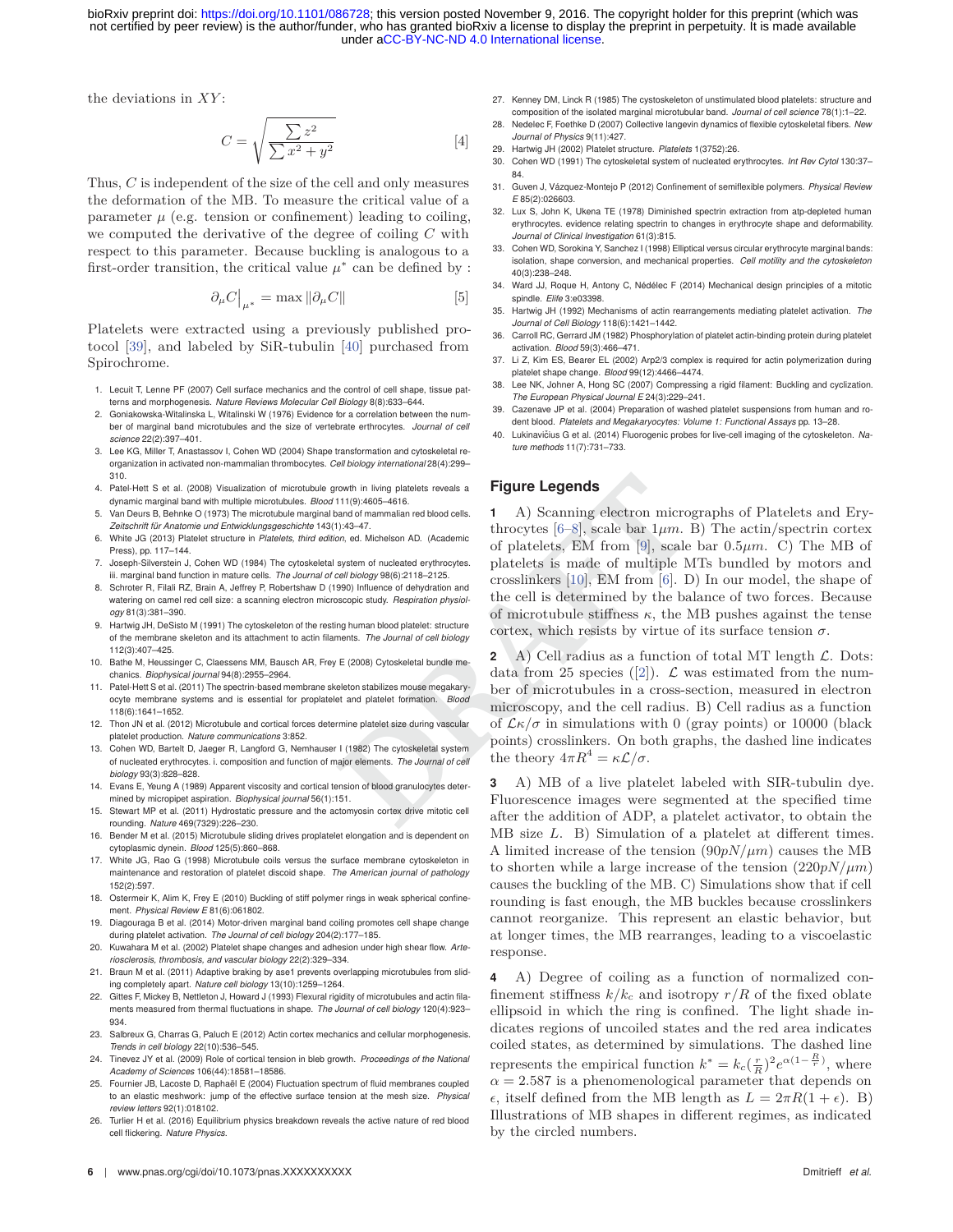**5** A) Configuration of the MB as a function of renormalized tension  $\sigma R_0^3 / \kappa_r$  and renormalized MB length  $L/R_0$ , in which the volume of the cell is  $\frac{4}{3}\pi R_0^3$ . The state of the MB is indicated by colours: gray: flat MB ; red : always buckled MB ; pink : bistable region, in which the MB can be either buckled or flat. B) A cut through the phase diagram, for a MB of length  $L = 7.3R_0$ . The degree of coiling (see methods for definition) as a function of tension, in a cell initially flat (black dots) or buckled (gray dots), shows the metastability of the flat state. Arrows illustrate the hysteresis.

**DRAFT**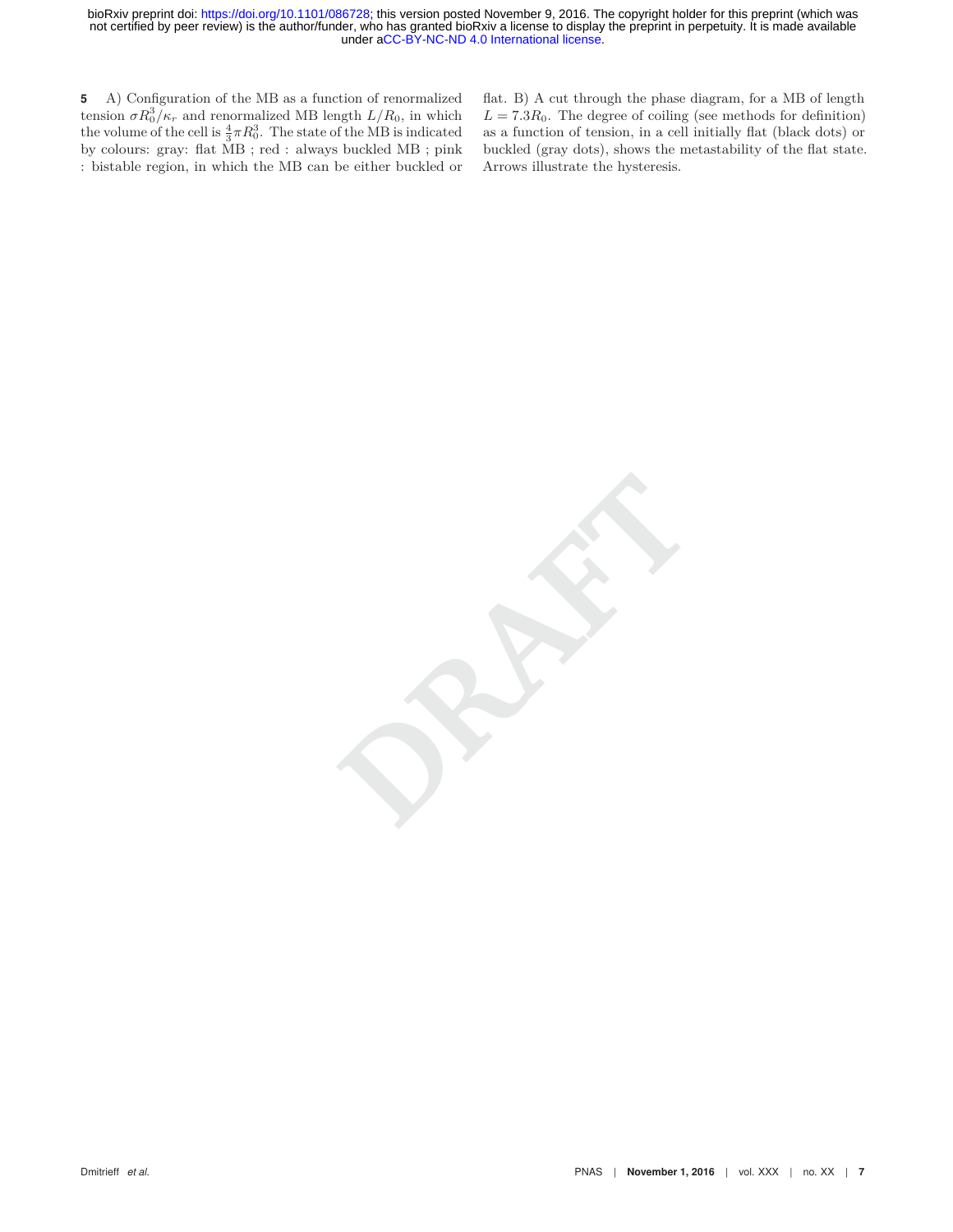Balance of microtubule stiffness and cortical tension determines the size of blood cells with marginal bands across species

Supplementary information 1 : Theory.

-

Serge Dmitrieff, Adolfo Alsina, Aastha Mathur and François Nédélec

November 1, 2016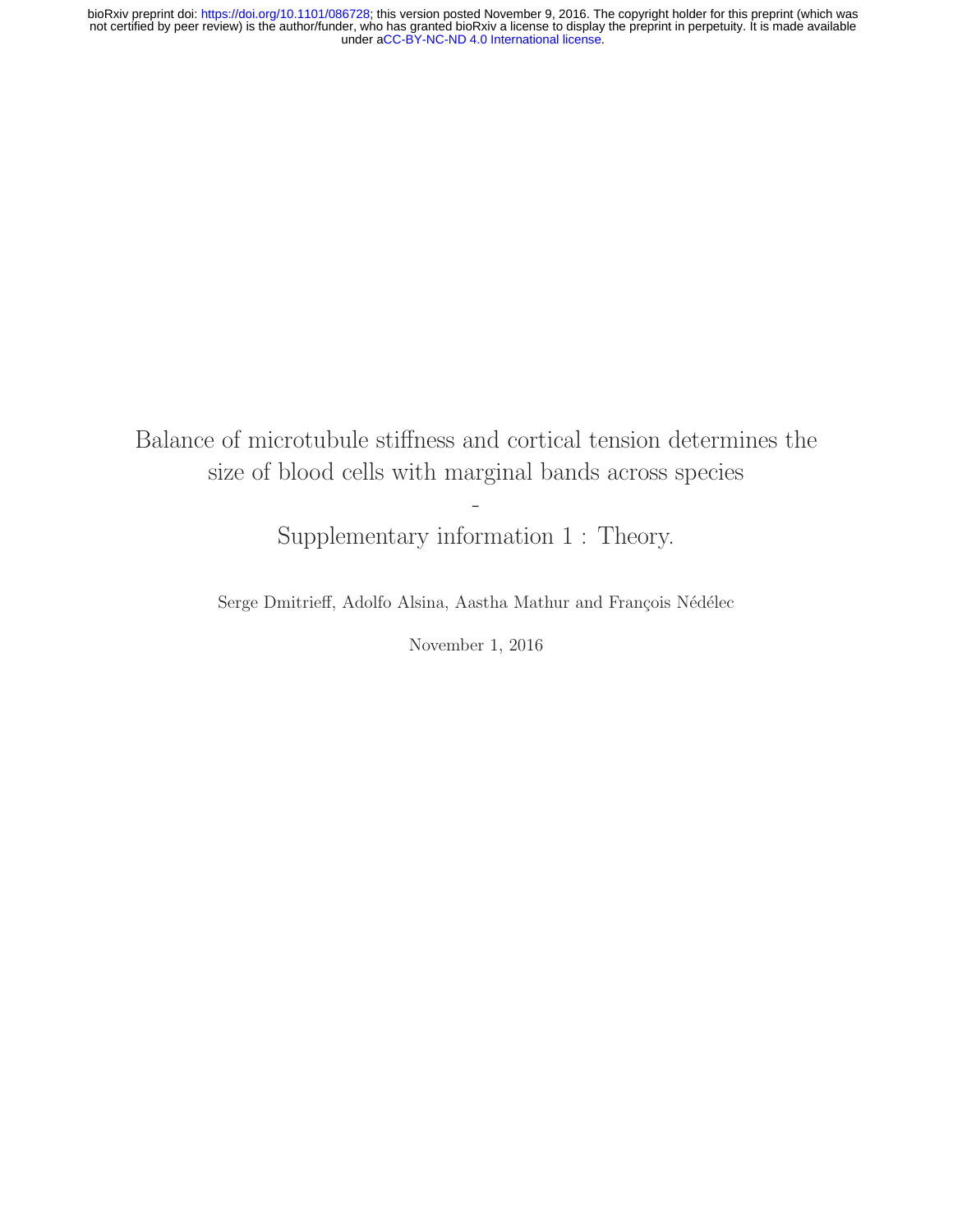# **1 Simulation of microtubules/cortex interaction**

To understand cell shape maintenance, one needs to model the interaction between the cellular cortex and the microtubule marginal band. The structure of the marginal band is well known, compared to the organization of the cortex which is not caracterized. We thus decided to represent the microtubules individually, and the cortex effectively as a continuous deformable surface. Treating the interactions between a discretized  $(e.g.$  triangulated) surface and discrete filaments can be demanding computationally, since such a surface would have a very large number of degrees of freedom. In contrast, we describe here how the problem remains relatively simple for a continuous shape that is described by a limited number of parameters.

# **1.1 General Formulation**

#### **1.1.1 Forces and Parametrization**

Let  $S(p_k)$  be the surface defined by the set of parameters  $\{p_k\}_{k\lt n}$ . Let  $\{\mathbf{f}_i\}_{i\lt m}$  be the set of forces applied on S at the points  ${\{\mathbf{r}_i\}}_{i \leq m}$ . They are defined by  $-\mathbf{f}_i = \partial E/\partial \mathbf{r}_i$ , where E is the energy of the system (excluding the surface). One can define "effective forces"  $\{\phi^k\}_{k\leq n}$  associated with each degree of freedom of the surface :

$$
\phi^k = -\frac{\partial E}{\partial p_k} = \sum_{i < m} \mathbf{f}_i \cdot \frac{\partial \mathbf{r}_i}{\partial p_k} \tag{1}
$$

We can define  $\delta E$  the infinitesimal change in energy after an infinitesimal set of displacements  $\delta \mathbf{r}_i$ , and then compute it as a function of the infinitesimal set of parameter changes  $\delta p_k$ .

$$
\delta E = -\sum_{i} \delta \mathbf{r}_{i} \cdot \mathbf{f}_{i} \tag{2}
$$

$$
\delta \mathbf{r_i} = \sum_k \delta p_k \frac{\partial \mathbf{r}_i}{\partial p_k} \tag{3}
$$

$$
\delta E = -\sum_{k} \delta p_k \phi^k \tag{4}
$$

To write equation 3, we had to assume that any displacement of the surface (allowed by the constraints) can be described in terms of  $p_k$ , i.e. that  $S({p_k})$  is surjective. It is here interesting to notes that  $\phi^k$  has the dimension of a force if  $p_k$  is a length, while it has the dimention of a torque (i.e. an energy) is  $p_k$  is an angle.

#### **1.1.2 Constraints**

In many cases, constraints can be introduced using Lagrange multipliers, by inserting them into the energy  $E$ . For instance, to maintain the volume, we can define an energy  $E' = E + PV$  where V is the volume and P is the pression ; here P is also a Lagrange multiplier and we have to calculate its value appropriately to obtain  $V = V_0$ . The pseudo-forces  $\phi_P^k$  associated to pressure are :

$$
\phi_P^k = -P \frac{\partial V}{\partial p_k} \tag{5}
$$

# **1.2 Deformable Ellipsoid**

In this section, we describe a more complex, 3D surface. We model an ellipsoid centered around the origin, with a fixed volume  $V_0$  and a surface tension  $\sigma$ , which an associated energy  $E_n = \sigma S$ , if S is the surface area of the ellipsoid. The ellipsoid is described by its eigenvectors **<sup>u</sup>**1,2,<sup>3</sup> and their eigenvalues (i.e. the radii of the ellipse)  $a_{1,2,3}$ . We will also use the orientation matrix  $M = [\mathbf{u}_1, \mathbf{u}_2, \mathbf{u}_3]$ . By construction, M is a rotation matrix of determinant 1.

# **1.2.1 Surface Tension**

We can compute the pseudo-forces associated to surface tension as:

$$
\phi_{\sigma}^{k} = -\sigma \frac{\partial S}{\partial a_{k}} \tag{6}
$$

The surface area of an ellipsoid is a complex special function that is not a combination of the usual functions. For convenience, we used an analytical approximation of the area :

$$
S(a_1, a_2, a_3) \simeq 4\pi \left( \frac{(a_1 a_2)^p + (a_3 a_2)^p + (a_1 a_3)^p}{3} \right)^{\frac{1}{p}} \tag{7}
$$

For which  $p = 1.6075$  is an empirical parameter. This formula yields an error usually below a percent.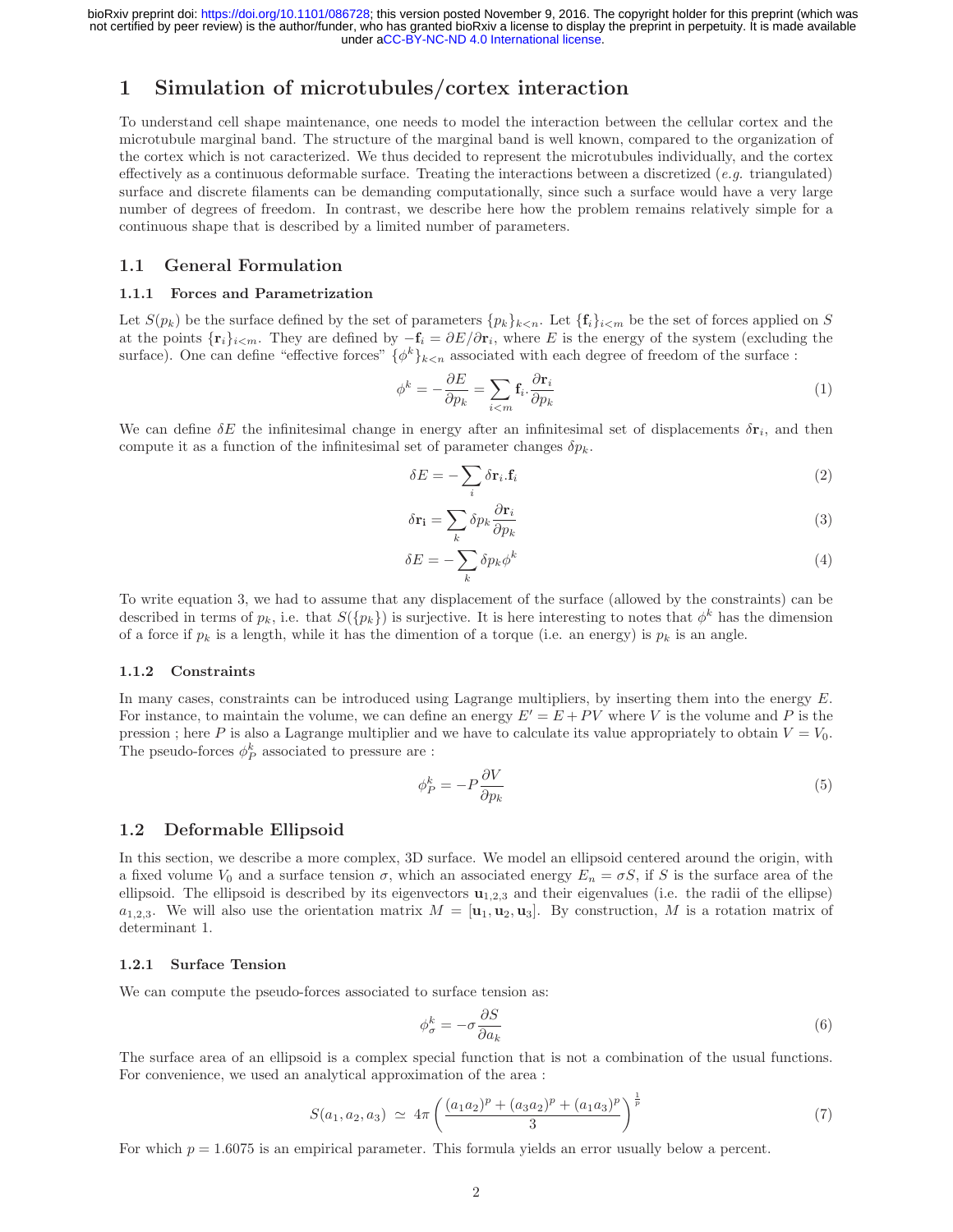#### **1.2.2 Point-forces**

To add the contribution of the external forces exerted by the microtubules on the surface, we need to determine  $\partial \mathbf{r}/\partial p_k$ . The position of a point on the surface of the ellipsoid is defined by two angles  $\theta$ ,  $\phi$  as :

$$
\mathbf{r} = \mathbf{u}_1 r_1 \cos \theta \sin \phi + \mathbf{u}_2 r_2 \sin \theta \sin \phi + \mathbf{u}_3 r_3 \cos \phi \tag{8}
$$

Therefore, we have :

$$
\frac{\partial \mathbf{r}}{\partial r_k} = \mathbf{r} \cdot \mathbf{u}_k \tag{9}
$$

It is clear that only the component of the force normal to the surface is providing work upon changing  $r_k$ , therefore, we can discard the tangential component when computing the radial forces. The contribution of a force **f** at a point r with a local normal **n** to the pseudo force  $\phi_f^k$  is therefore :

$$
\phi_f^k = f_n \frac{\mathbf{n} \cdot \mathbf{u}_k}{\|\mathbf{u}_k\|} \tag{10}
$$

With : 
$$
f_n = \mathbf{f}.\mathbf{n}
$$
 (11)

We can now compute the torque generated by **f**. In 2D, it would be convenient to describe the ellipse orientation by an angle  $\theta$ , and the result is that the "angular force"  $\phi^{\theta}$  is the torque **r** × **f**. We will assume that this is general and stays true in 3D ; thus we can write  $\phi^{ang}$  directly as a vector :

$$
\phi^{ang} = \mathbf{r} \times \mathbf{f} \tag{12}
$$

#### **1.2.3 Volume conservation**

To implement volume conservation we only need to find a pressure P such that  $(V - V_0)/V_0 < \epsilon$  where  $\epsilon$  is a (small) tolerance parameter. Many techniques allow the convergence to a suitable value of P - and the choice of method has no physical implication. Here we used a gradient descent method known as the shooting method. For this, we start with an initial value of  $P = 0$  and we compute  $V(P)$ . If  $|V(P) - V_0|/V_0 > \epsilon$ , we compute  $V(P + \delta P)$  to get the gradient of the volume with respect to pressure. We then follow this gradient until we reach the desired aim for V. This method works very well if  $V(P)$  is monotonous, which is always the case here.

The volume of the ellipse is  $V = \frac{4}{3}\pi a_1 a_2 a_3$  and therefore, using the Lagrange multiplier P to conserve the volume we can write :

$$
\phi_P^k = \frac{4}{3}\pi P \frac{a_1 a_2 a_3}{a_k} \tag{13}
$$

## **1.3 Time Evolution**

We can now define the time evolution of the ellipse. We assume a unique viscosity  $\mu$  associated to the change of size of the ellipse, and a rotational viscosity  $\eta_{ana}$ .

$$
\dot{a_k} = \frac{1}{\mu} \left( \phi_P^k + \phi_\sigma^k + \sum \phi_f^k \right) \tag{14}
$$

$$
\dot{M} = R(\mathbf{u}) \quad \text{with} \quad \mathbf{u} = \frac{1}{\eta_{ang}} \sum \phi_f^{ang} \tag{15}
$$

In which  $R(\mathbf{u})$  is the rotation matrix generated from the moment vector  $\mathbf{u}$ .

# **1.4 Validations**

To validate our numerical method and its implementation, we first simulated a microtubule bundle confined inside an ellipsoid cell of tension  $\sigma$  and volume  $\frac{4}{3}\pi R_0^3$ . A classical result of analytical mechanics is that a filament should buckle under a force tangential force  $f$  is this force is larger than a critical force :

$$
f_1^* = \frac{\kappa \pi^2}{L^2} \tag{16}
$$

Assuming the microtubules to be sliding freely, the critical buckling force of a microtubules is thus  $f_n^* = nf_1$ .<br>We confined the microtubule in a deformable ellipsoid, which thus takes the shape of a prolate ellipsoid. L We confined the microtubule in a deformable ellipsoid, which thus takes the shape of a prolate ellipsoid. Let us call  $a_1 = R$  the longer axis of this ellipsoid, and the shorter axis are  $a_2, a_3 = \sqrt{R_0^3/R}$ . The force exerted on the microtubule is  $f_{\sigma} = 2\sigma \partial_R S(R, \sqrt{R_0^3/R}, \sqrt{R_0^3/R})$ , with S defined in equation 7. Starting with a microtubule of length L, buckling will occur for a critical tension :

$$
\sigma^* = \frac{\kappa \pi^2}{2R^2} \left( \partial_R S(R, \sqrt{R_0^3/R}, \sqrt{R_0^3/R}) \right)^{-1} \tag{17}
$$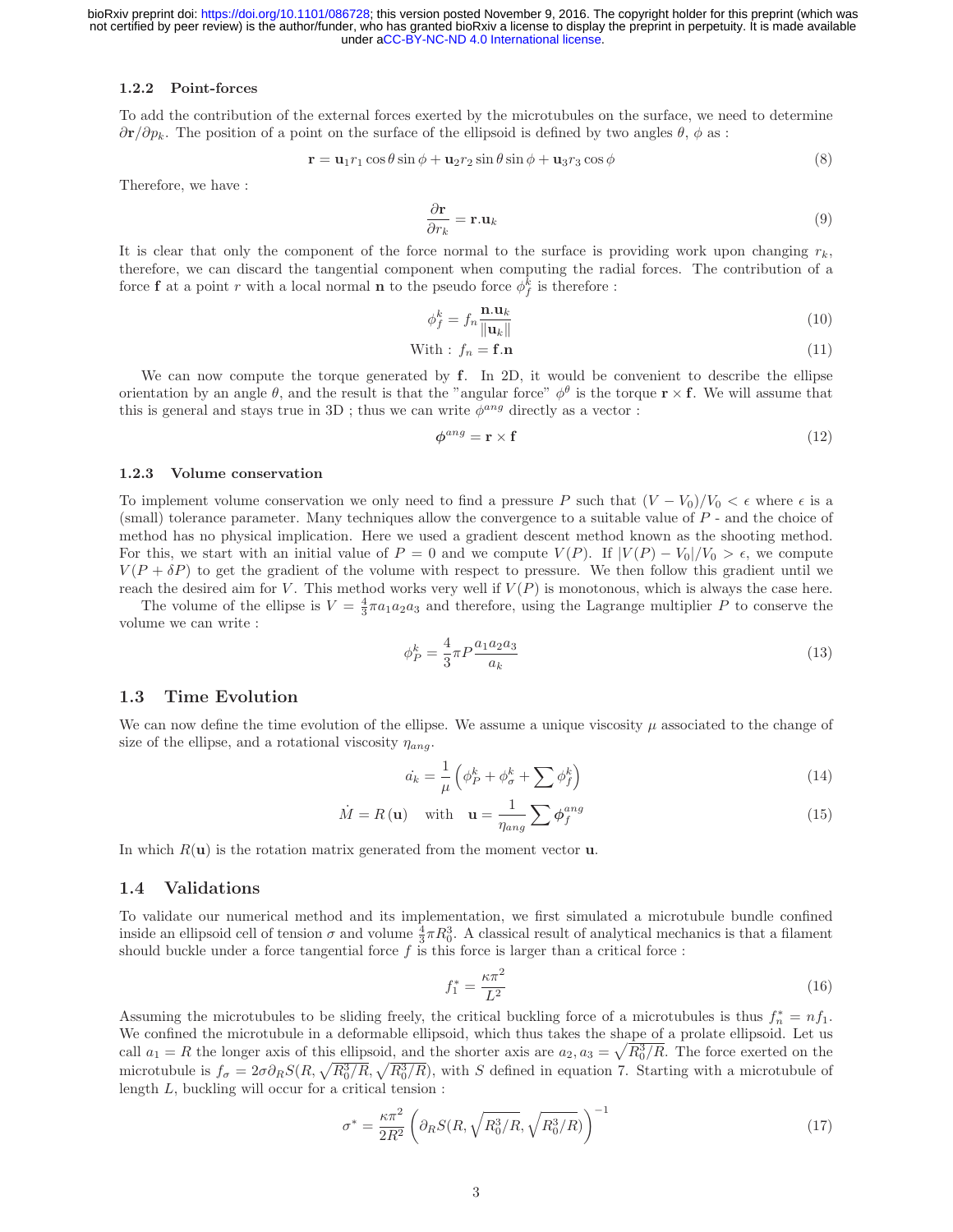

Figure 1: Phase diagram of the degree of buckling as a function of the length and the tension. Red means that the filament is buckled, gray that it is flat. The dashed line represents the critical tension calculated in Eq. 17.

# **2 Mechanics of a Confined Elastic Ring**

# **2.1 Formulation**

Let us consider a rod of length  $L$  lying on a sphere of radius  $R$ . We can describe this rod by its position  $r$ , parametrized by its arclength s, such that the energy reads :

$$
E(R, L) = \frac{\kappa}{2} \int_0^L \ddot{\mathbf{r}}^2 ds \tag{18}
$$

Because the rod lies on the unit sphere, and because  $s$  is the arclength, we have the constraints :

$$
\|\mathbf{r}\|^2 = R^2 \quad \text{and} \quad \|\dot{\mathbf{r}}\|^2 = 1 \tag{19}
$$

We can introduce this as constraints in the energy using two Lagrange multipliers  $\alpha$  and  $\beta$ , to define :

$$
E = \frac{\kappa}{2} \int_0^L \left[ \ddot{\mathbf{r}}^2 + \alpha (R^2 - ||\mathbf{r}||^2) + \beta (||\dot{\mathbf{r}}||^2 - 1) \right] ds \tag{20}
$$

Minimizing this energy yields the Euler-Lagrange equation :

$$
\mathbf{r}^{(4)} = \alpha \,\mathbf{r} + \dot{\beta} \,\dot{\mathbf{r}} + \beta \,\ddot{\mathbf{r}} \tag{21}
$$

Since the curve is lying on a sphere, we can use the identity :

$$
\ddot{\mathbf{r}}(s) = k_i(s) \left[ \mathbf{r}(s) \times \dot{\mathbf{r}}(s) \right] - \frac{1}{R^2} \mathbf{r}(s)
$$
\n(22)

In which  $k(i)$  is the intrinsic (geodesic) curvature. Eventually, we find :

$$
\ddot{k}_i = \frac{k_i}{R^2} \left( \gamma - \frac{R^4}{2} k_i^2 \right) \tag{23}
$$

In which  $\gamma$  is a constant [1]. To find the shape of a closed ring, one needs to find the value of  $\alpha$  and  $k_i(0)$  such that the curve is of length  $L$  is a closed ring, i.e. :

$$
\mathbf{r}(L) = \mathbf{r}(0) \quad \text{and} \quad \dot{\mathbf{r}}(L) = \dot{\mathbf{r}}(0) \tag{24}
$$

Numerically, we determined  $\gamma$  and  $k_i(0)$  using a shooting method.

## **2.2 Case of a Weakly Deformed Ring**

For a weakly deformed ring, equation 23 can be simplified to

$$
\ddot{k_i} = \frac{\gamma}{R^2} k_i \tag{25}
$$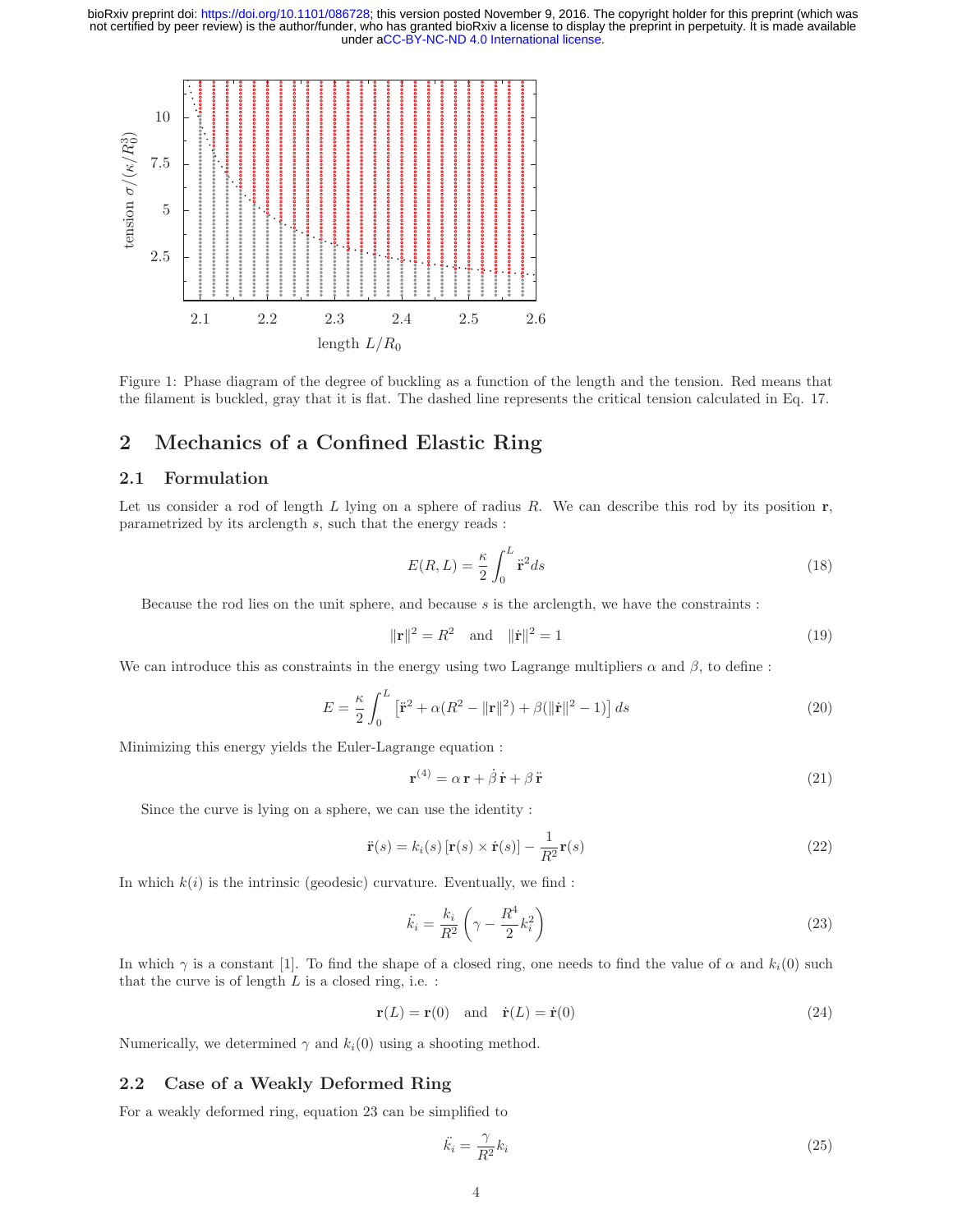

Figure 2: Bending energy of an incompressible elastic ring of length  $2\pi R_0$  (the marginal band) in a sphere of radius  $R < R_0$ . The solid line represents the numerical solution to the Euler-Lagrange equations (Eq. 23), while the dashed line represents the small deformation approximation, Eq. 33.

Periodicity imposes  $\sqrt{-\gamma} \to m$  when  $L \to 2\pi R$ , in which  $m \in \mathbb{N}$ . Since the lowest energy curve has a period  $L/2$ , we can conclude that  $m = 2$ , i.e.  $\gamma \to -4$  for  $L \to 2\pi R$ . Although analytically solving the full shape equation  $\mathbf{R}(s)$  is arduous [2] even in this weakly deformed approximation, we can construct a shape equation that satisfies Eq. 25 for small deformation as follows:

$$
\mathbf{R} = R \begin{pmatrix} (1-b)\sin t + b\sin 3t \\ (1-b)\cos t - b\sin 3t \\ 2\sqrt{(1-b)b}\cos 2t \end{pmatrix}
$$
 (26)

In which  $0 \le t \le 2\pi$  is a angle coordinate. For small deformations  $b \to 0$ , one finds:

$$
k_i(s) = 6\sqrt{b}\cos 2s/R + O\left(b^{\frac{3}{2}}\right)
$$
\n(27)

$$
\ddot{k_i}(s) = \gamma \times 6\sqrt{b}\cos 2s/R + O\left(b^{\frac{3}{2}}\right),\tag{28}
$$

with  $\gamma = -4$  as expected. From equation 26, we can compute the bending energy of the marginal band :

$$
E(R,b) = \int_0^{2\pi} \left(\frac{1}{R^2} + k_i^2\right) \|\partial_t \mathbf{R}\|^2 dt
$$
\n(29)

For small deformations  $b \to 0$ , we have :

$$
E(R, b) = \frac{\kappa}{2R} (2\pi + 36\pi b + O(b^2))
$$
\n(30)

We can also compute the length of the marginal band, and the energy :

$$
L(R, b) = 2\pi R \left(1 + 6b + O\left(b^2\right)\right),\tag{31}
$$

$$
E(R,L) \to \frac{\kappa}{2R} \left(2\pi + 3\frac{L - 2\pi R}{R}\right)
$$
\n(32)

We then find the force exerted by a nearly flat ring on the sphere  $L = 2\pi R$ :

$$
f_B = \lim_{L \to 2\pi R} \partial_R E(R, L) = \frac{8\pi\kappa}{R^2}
$$
\n(33)

This result is in agreement with solving the full shape equation (Eq. 23), as illustrated in figure 2.  $f_B$  is the force exerted by a nearly flat ring on a sphere; by construction it is also the critical force at which a ring will buckle. Numerically, we can study ring buckling in two cases : when the ring is undergoing an elastic confinement, and when the ring is confined by a deformable ellipsoid.

# **2.3 Ring under Elastic Confinement**

Let us consider a ring of length L confined in a a sphere of radius R such that  $L = 2\pi(R + \epsilon)$  by an elastic confinement k (see [3] for the implementation of confinement). The confinement force is here  $f_c = kn\epsilon$ , in which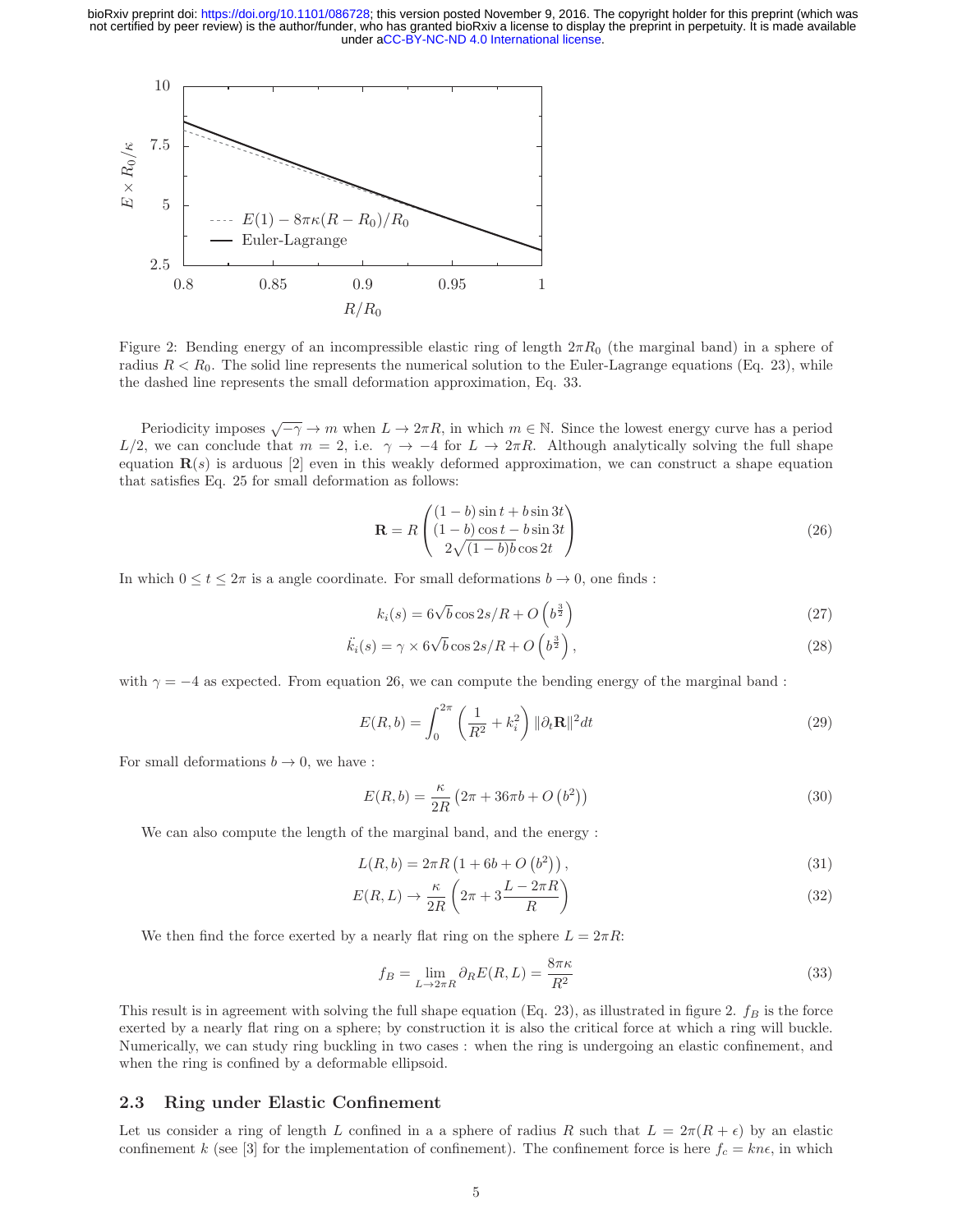n is the number of points describing the discrete ring. The ring will buckle if  $f_c > f_B$ ; using Eq. 33, we find that the ring will buckle above a critical confinement :

$$
k_c = \frac{8\pi\kappa}{n\epsilon R^2},\tag{34}
$$

in which  $n = L/s$ , where s is the segmentation.

# **2.4 Ring Confined in a Deformable Ellipsoid**

Using our computed value of  $f_B$ , we can compute analytically the critical value of the tension that will buckle a ring in a deformable space, assuming that space to be ellipsoid and near-spherical. For this, we take the very same approach as we did for the bundle in a prolate ellipsoid, although now the ellipsoid is oblate, and the buckling force is that of a ring rather than an open bundle.

$$
\sigma^* = \frac{f_B}{\partial_R S(R, R, R_0^3/R^2)}\tag{35}
$$

# **References**

- [1] Guven J, V´azquez-Montejo P (2012) Confinement of semiflexible polymers. Physical Review E 85(2):026603.
- [2] Ostermeir K, Alim K, Frey E (2010) Buckling of stiff polymer rings in weak spherical confinement. Physical Review E 81(6):061802.
- [3] Nedelec F, Foethke D (2007) Collective langevin dynamics of flexible cytoskeletal fibers. New Journal of Physics 9(11):427.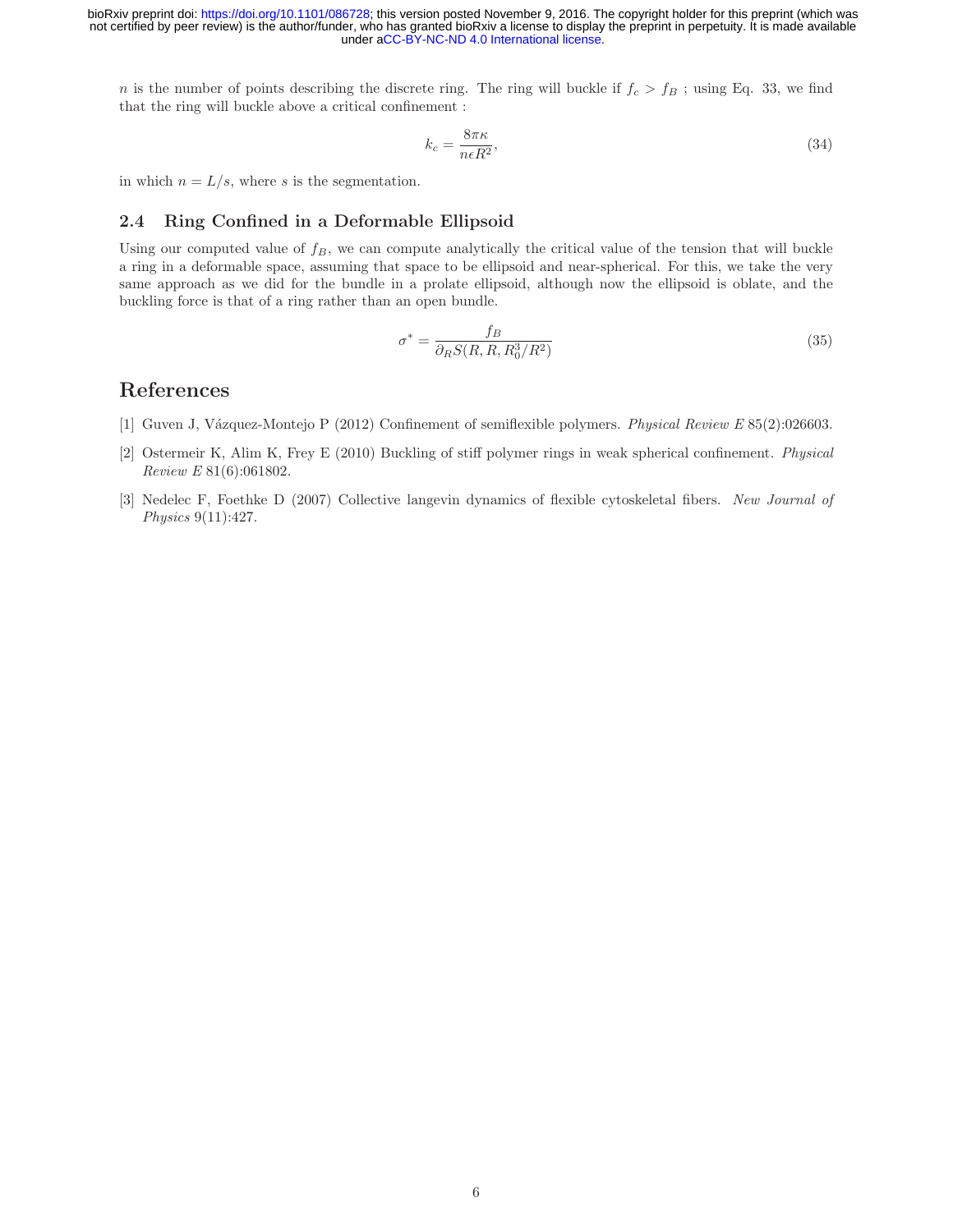% This is a configuration file for cytosim % www.cytosim.org % Cytosim is an Open Source project available on: % http://www.github.com/nedelec/cytosim % This is a supplementary material to: % << Balance of microtubule stiffness and cortical% tension determines the size of blood cells with% marginal bands across species >> % Serge Dmitrieff, Adolfo Alsina, Aastha Mathur % and Francois Nedelec; November 1st 2016 % Note that this simulation will abort, because the % 'Deformable Ellipse' specifically developed for % this study will only be released once the article % is accepted. % Github will be updated prior to publication, % to allow anyone to run this model is full. %%%%%%%%%%%% Setup

```
set simul Platelets{
    time\_step = 0.01 viscosity = 1
     display = ( back_color=white; inner_color=white; 
point_value=0.01; style=3; )
}
set space fixed_cell
{
     geometry = ellipse 2 2 0.5
     display = ( color=0xFFDDDD44; )
}
set space deformable_cell
```
{

%

%

```
 geometry = contractile 2 2 0.5
    tension = 7viscosity = 400, 500accuracy = 0.001 display = ( color=0x00000011; )
}
set fiber microtubule\{riqidity = 10segmentation = 0.25 confine = inside, 100, fixed_cell
     display = ( color=dark_green; line=2.5; )
}
%%%%%%%%%%%% Simulate Microtubulesnew space fixed_cell
new 18 fiber microtubule{
    length = 7}
run simul *\mathfrak{f}nb_frames = 1
    nb\_steps = 100}
%%%%%%%%%%%% Switch to Contractile Ellipse
new space deformable_cell
change fiber microtubule
\mathfrak{f} confine = inside, 200, deformable_cell
```